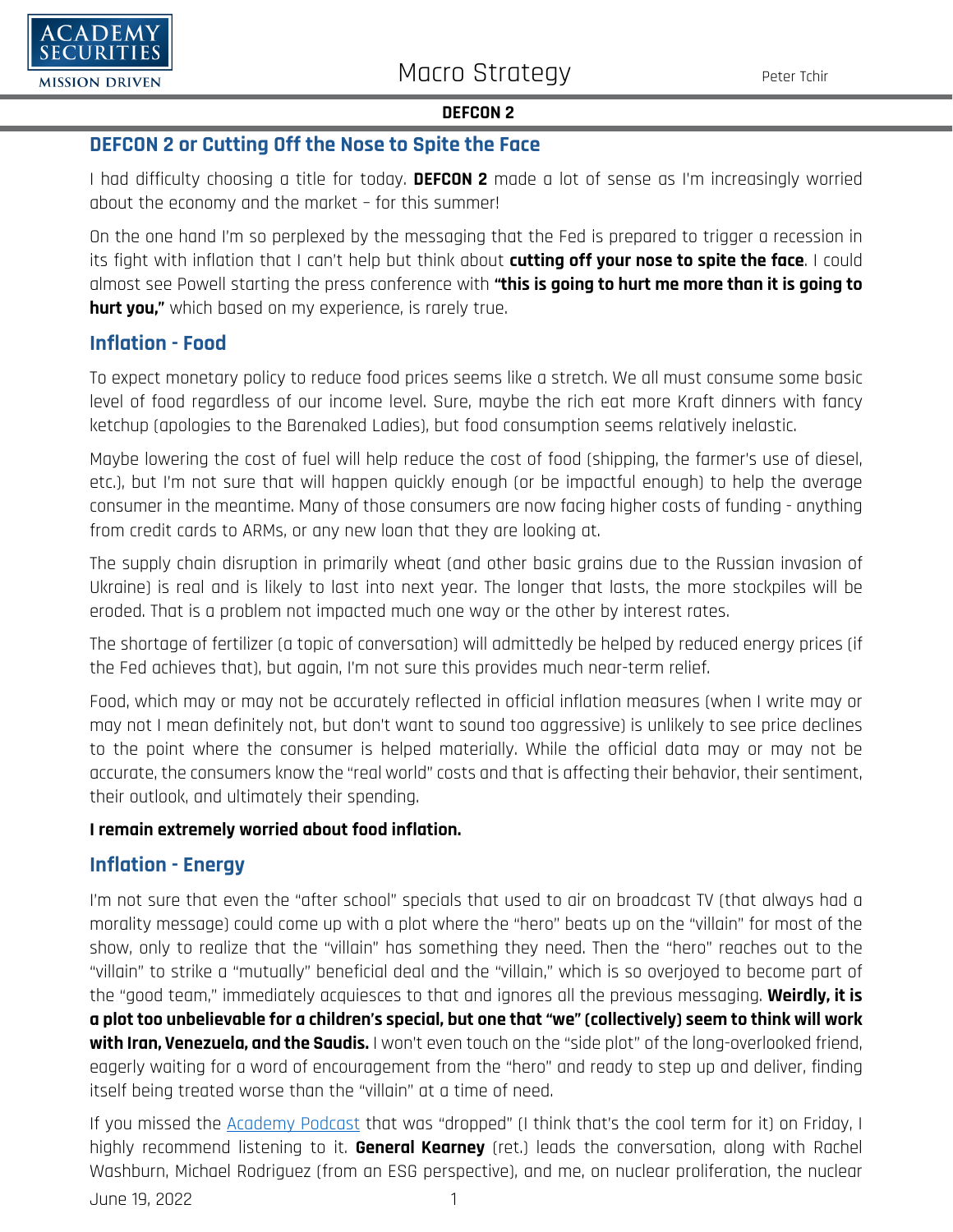



### geopolitical landscape, and also, **crucially important, thoughts on the future of nuclear energy.**

But I've digressed, as those energy issues are really more issues related to D.C. and policy rather than anything controlled by interest rates and Fed policy.

### **But maybe after all I didn't digress that much because I don't see how Fed policy helps reduce energy prices, other than if they are "successful" in derailing the economy.**

Again, much like food, individuals can only tinker with their need for energy. All of this has a limited impact on overall consumption: keeping the house warmer in the summer, colder in the winter, carpooling a bit more, being more organized on errands, convincing the bosses that WFH is good for the environment, etc.

Higher energy costs are already causing the demand shrinkage from consumers and I don't see any direct way that higher rates will help reduce gas demand or prices, unless, again, the Fed is "successful" in making the economy worse by a significant margin.

On the other side of the coin, higher interest rates seem likely to increase the cost of new production and storage. Any company tying up working capital or expanding production is now experiencing higher interest costs and logic dictates that they will try and pass some of those costs on or not embark on some projects due to the higher cost of funds.

**So, the rate hikes' direct impact on energy prices is to probably push them higher** as the production and distribution systems face higher costs.

# **Reducing Energy Prices, aka, Hitting the Economy Hard**

If interest rates are going to reduce energy prices it is going to come from cratering demand for anything and everything that uses energy that can be affected by interest rates!

- **Housing/Real Estate/Construction**. I have no idea how much energy goes into building a new home, but I assume a non-trivial amount. The materials that go into constructing a building can be energy intensive (copper piping, etc.). The transportation of these materials to the building site is also expensive. We are already seeing negative data in the housing sector (new home permits are down, expectations for new home sales are declining, the Fannie Mae Home Purchase Sentiment Index is at its lowest level in a decade (except very briefly in March 2020 during the Covid lockdowns). I'm sure I could find more data pointing to housing slowing, but maybe highlighting that **the Bankrate.com 5/1 ARM national average is at 4.1% versus 2.75% at the start of the year**, is sufficient. We could look at 30-year mortgages and really shock you, but I think that the 5/1 is as interesting as the rate environment because it demonstrates that there is little relief anywhere along the curve for those needing new mortgages.
- **Autos**. Annualized total U.S. auto sales (published by WARD's automotive) have fallen recently. This measure has been "choppy" to say the least as auto sales have clearly been hit by supply issues. For many makes and models, I'm hearing the wait time is 6 months for a car where you pick the features and it is built to your specifications (which had become the "normal" way of buying cars). So, maybe, just maybe, the sales here are still being impacted by that, **but I'd have to guess that rising auto loan costs are playing a role as well**. The Manheim used vehicle value index is still very high, but has stabilized of late. If that stabilization is related to higher loan costs, then it is bad for the auto industry. If it is related to new cars and trucks being more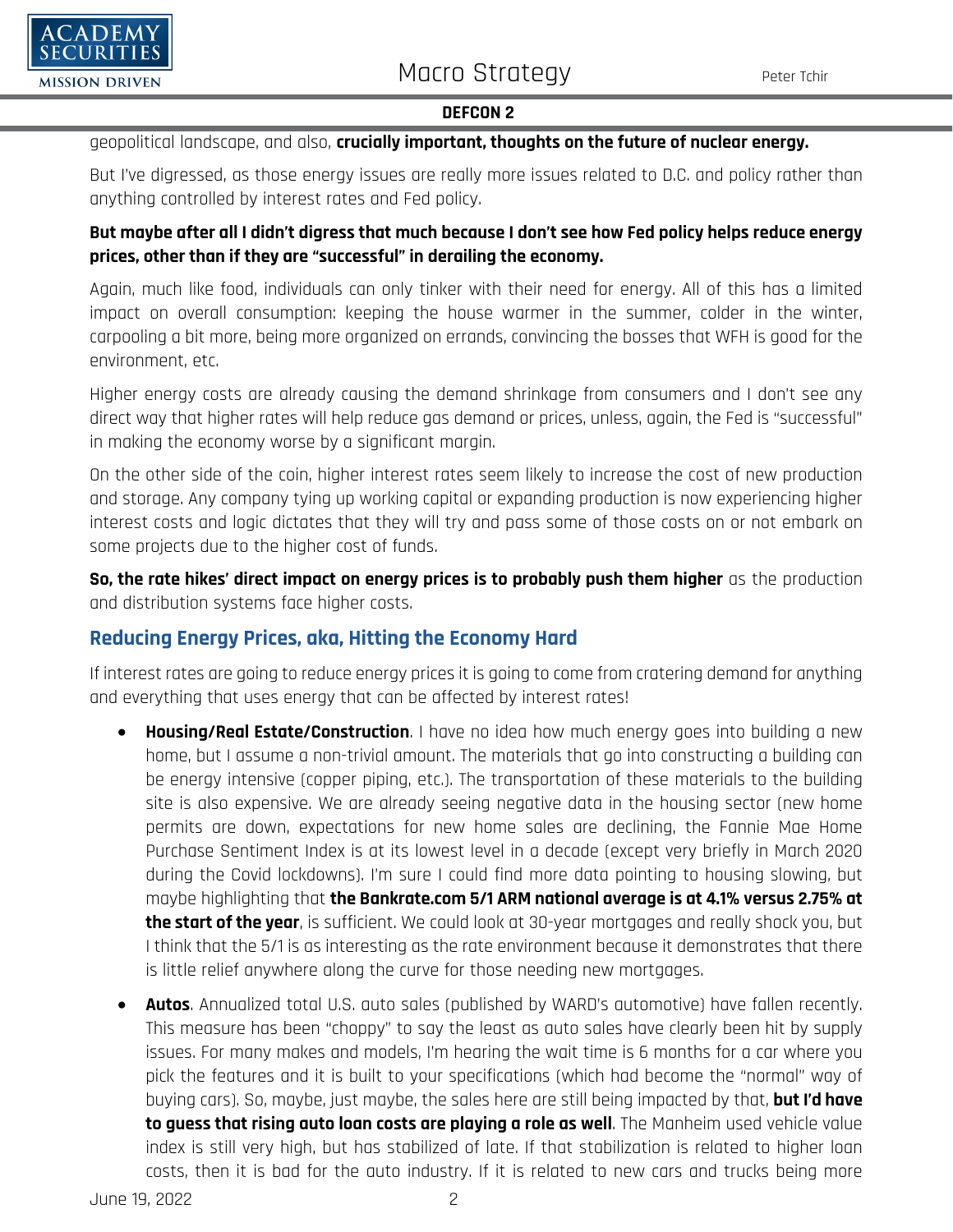

readily available, it isn't a great sign, since that means the new auto sales indications cannot be entirely explained away by supply constraints. My understanding, given the steel and other components, is a lot of energy goes into producing a new automobile. So, I guess it is "good" news that slowing auto sales (and presumably production) will curb energy demand?

• **Consumer Purchases and Delivery**. Everywhere you turn there are stories and anecdotes about consumer purchasing slowing down. [CONsumer CONfidence](https://www.academysecurities.com/wordpress/wp-content/uploads/2022/06/Why-Is-DEFCON-1-Higher-Than-DEFCON-5.pdf) (as discussed last weekend) is atrocious! Not only does energy go into the production of the goods that the consumer was purchasing, but with home delivery being such a feature of today's purchasing behavior, energy consumption should go down as delivery services slow down (and as they continue to become more efficient – a process spurred on by higher gas prices).

### **I'm not sure whether to laugh or cry.**

Higher interest rates will "help" reduce demand for autos, housing, and general consumer consumption. Apparently, that is good, because it reduces demand for energy and energy inflation (as well as inflation for those products). I can see that, but I cannot help but think that we need to [Be Careful What You](https://www.academysecurities.com/wordpress/wp-content/uploads/2022/06/The-Academy-T-Report-Be-Careful-What-You-Wish-For.pdf)  [Wish For!](https://www.academysecurities.com/wordpress/wp-content/uploads/2022/06/The-Academy-T-Report-Be-Careful-What-You-Wish-For.pdf)

# **A Special Place in Hell for Inventories**

I fear that inventories were a big part of the rise in inflation and would contribute to stabilizing prices (all else being equal) and that recent rate hikes are going to turn a "normal" normalization into something far more dangerous.



Manufacturing and Trade Inventories grew from 2014 until COVID at a steady pace. This seemed to correlate nicely with the growing U.S. and global economy. They dropped with supply chain issues, but were back to pre-COVID levels by last summer. Then, from late last summer until the end of April (most recent data point for this series), these inventories grew rapidly!

- Companies worried about supply chain issues overstocked. This could lead to much lower future orders.
- Companies shifting to "just in case" from "just in time" need higher inventories, so that part

June 19, 2022 3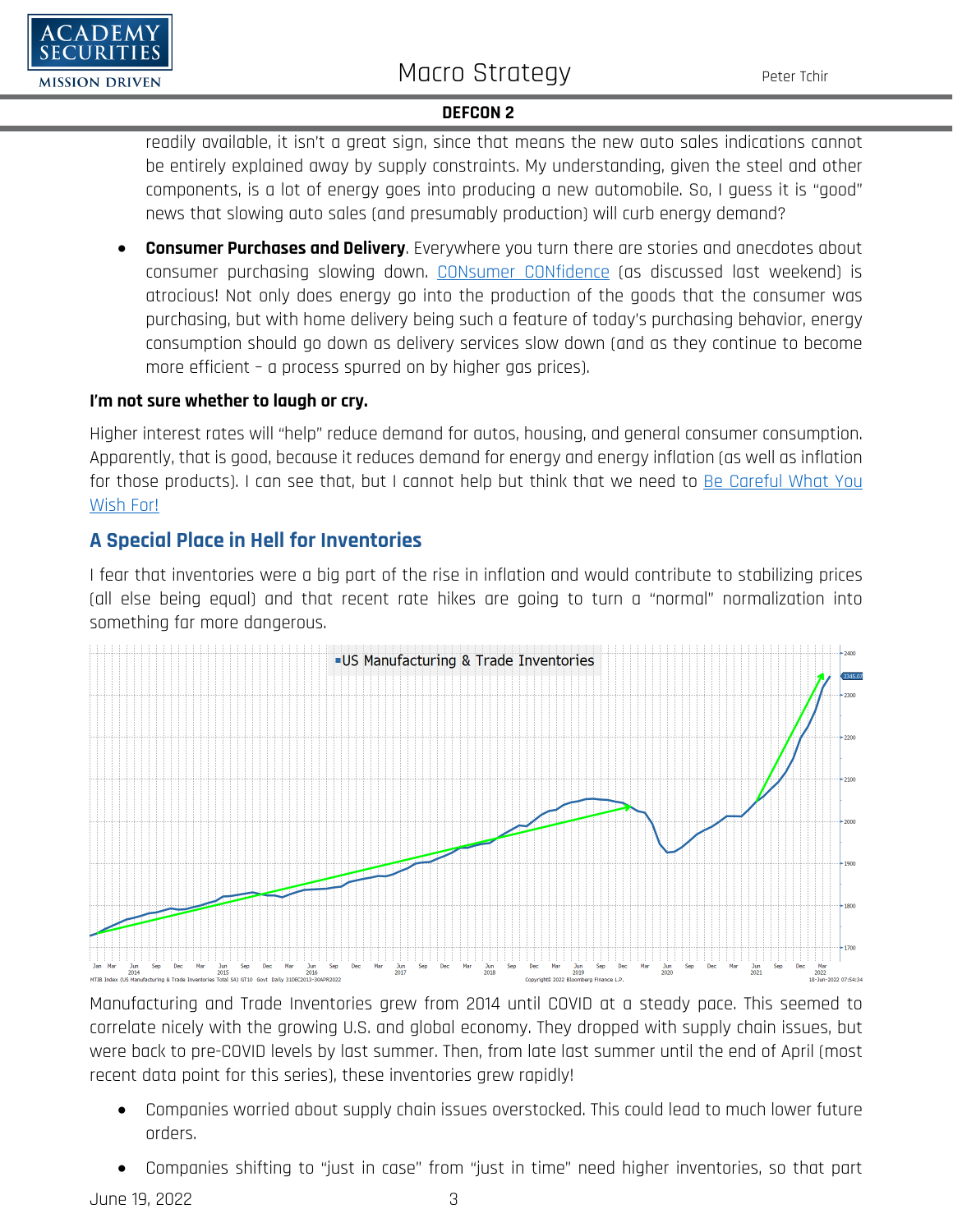



would be stable, but costs of carrying inventory have increased.

• Maybe companies used straight line extrapolation to accumulate inventory to meet expected consumer demand. That is bad for inventories if the demand isn't materializing! It is extra bad if consumers pulled forward demand in response to their supply chain concerns, meaning that any simplistic estimate of future demand (always problematic, though easy) is even further off the mark as the extrapolation was based on a faulty premise (which is not thinking consumers responded to supply chain issues).

**We may have an inventory overhang in the economy.** While inventories are significantly higher than pre-COVID levels, the number of people working has still not returned to pre-COVID levels. Yeah, I get that it is far easier to "spend now, pay later" than it used to be through a variety of fintech solutions (ignoring rising interest costs) and that the "wealth effect" and "gambling" culture allows for more spending per job (or maybe it did a few months ago, but not now?) Maybe I'm just a stick in the mud, but…



When I look at this chart, I see the correlation between total number of people working and inventory has been completely dislocated! (It also makes me question some of the supply chain issues we allegedly have).

Again, this potential inventory overhang is "amazing" if you want to slow orders and "fix" inflation by having to work off excess inventory rather than adding more.

Apologies, if you're tired of reading my snarky comments about things being "good" for inflation fighting, I'm tired of writing them, but cannot think of what else to do.

# **But the Economy is So Resilient?**

More on this later…

# **The "Disruptive Portfolio" Wealth Destruction**

We have examined the concept of **Disruptive Portfolio Construction** and continue to think that this is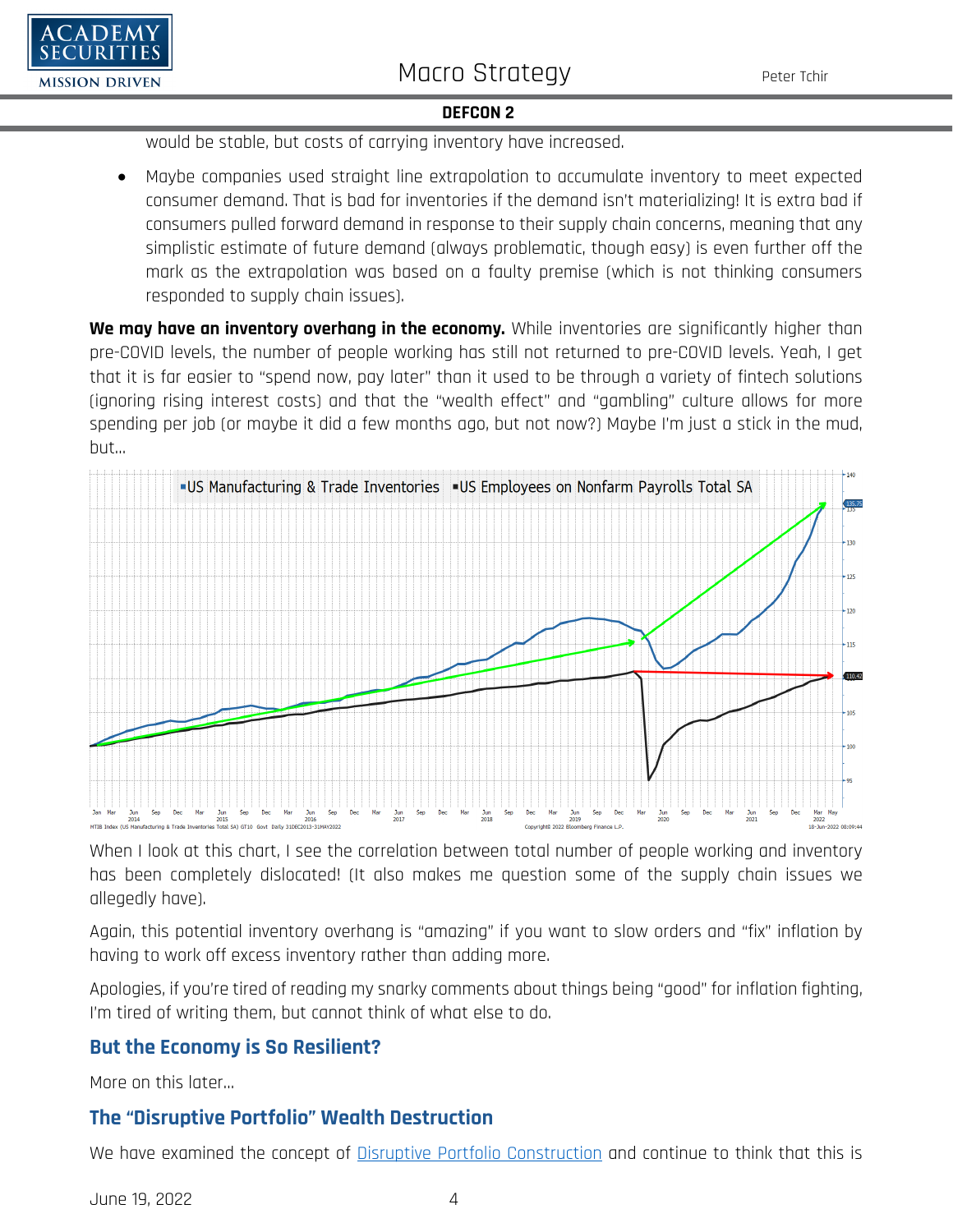

playing a major role in how markets are trading, but increasingly this creates a potential shock to the economy.

Let's start with crypto.

Bitcoin briefly dropped below \$19,000 Saturday morning. I have no idea where it will be by the time you are reading this, but I am targeting \$10,000 or less for bitcoin within a month or so.

First the "altcoins" (some of which are derisively referred to as "sh\*t-coins") are a complete mess.

Solana is down 88% from its November 2021 highs and is roughly back to where it "debuted" in June 2012. Dogecoin, which I think was originally created as a joke, but rose to 70 cents (I think the weekend of Elon Musk's Saturday Night Live appearance) is back to 5 cents, which I guess is still good for something that was originally created as a joke.

Ethereum, a "smart contract" that has some use cases very different than bitcoin and was often talked about as a superior product, is down 80% from its November 2021 highs.

Under the Bloomberg CRYP page there are 25 things listed as "Crypto Assets". Maybe if I looked at each one I'd find some with a different story, but somehow, I doubt it. Okay, I lied, I couldn't resist, I had never heard of **Polkadot**, but it looks like it was launched in April 2021 at \$40, declined to \$11, rallied to \$54 in November 2021, and is now down to \$7 (at least the name is still cute).

**But bitcoin is the story I'm looking at** because it is the biggest and the one that seems to have the most direct ties to the broader market.

**Crypto, to me, is often about adoption**. It was why I got bullish a couple of years ago and caught at least part of the wave. Back then, every day some new, easier, better way to own crypto was being announced. Companies and famous billionaires were putting it on their corporate balance sheets. FOMO was everywhere with people racing to put ever higher targets on its future price and those who didn't have anyone to jump on to the bandwagon with were hiring people who could put on an ever-higher price target with a straight face.

That ended a while ago and we are in the "disadoption" phase (spellcheck says disadoption isn't a word, but I'm sticking with it).

Or as I wrote the other day, which the FT picked up on [\(behind paywall link\)](https://www.ft.com/content/4c6b1794-6450-4a4e-ba43-20202624b7c3), we have moved from FOMO (Fear Of Missing Out) to FOHO (Fear of Holding On). Even more concerning is a world where HODLING (originally either a mistype of HOLDING that gained traction or short for Holding On for Dear Life) is more prevalent and many people are now unable to exit their positions even if they wanted to.

**There are some serious "plumbing" issues right now in the crypto space.** Maybe the decentralized nature of crypto will work and be extremely resilient (I cannot fully discount that possibility) but maybe, just maybe, there is a reason banks and exchanges have regulators who enforce rules to protect everyone (yes, I can already see the flame mail accusing me of FUD and not understanding how selfregulating is better, etc., but then all I do is spend about 10 minutes looking at some of the shills out there and fall back to thinking "adult supervision" might be wise).

• **Stablecoins**. Stablecoins are what I would call a "thunk" layer in programming language. It is an intermediate layer between two things, in this case, cryptocurrencies and fiat. Terra/LUNA got wiped out, but it was an "algo" based stablecoin which many, in hindsight, say was a flawed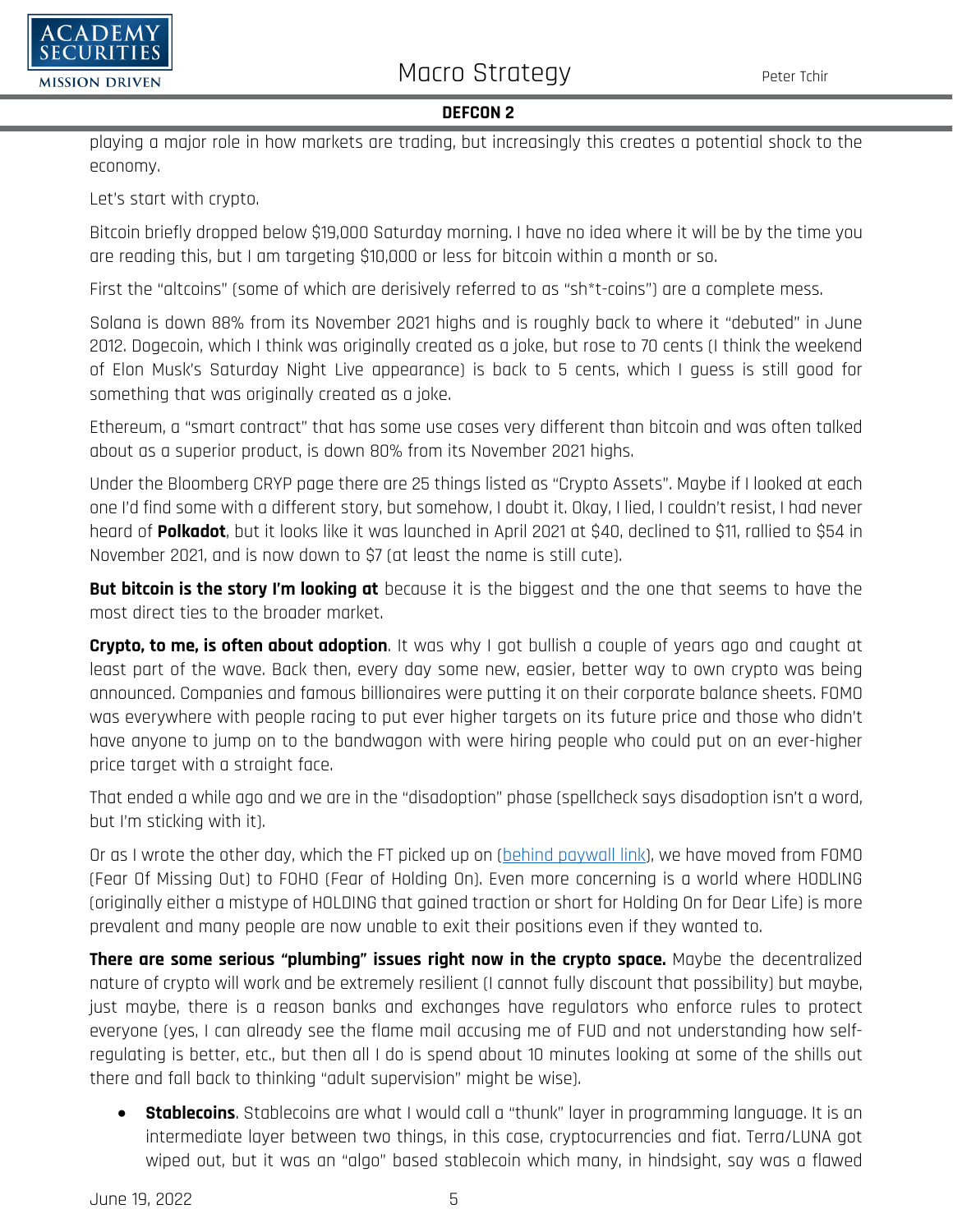

design (clearly it was), but that didn't stop it from growing to \$20 billion with some big-name investors engaged. **Tether** is the one garnering a lot of attention now. It is still the largest stablecoin and it did survive an "attack" of sorts after the Terra/LUNA fiasco. The issue with Tether is that it purports to be fully backed by "safe" assets, yet will not produce audited financials. **The disarray in stablecoins should at the very least slow adoption.**

- **Freezing Accounts.** Celsius blocked withdrawals 5 days ago and as of the time I'm typing this, it was still frozen. Babel Finance announced Friday that it would stop withdrawals. I found this one particularly interesting, as in May, according to news reports, it raised \$80 million in a Series B financing, valuing it at \$2 billion. Maybe needing to suspend withdrawals isn't a big issue, or maybe it is a sign of how rapidly things can change in the space? **Right now, I'd be more worried about extracting value from the system rather than adding to the system.** Yes, these are isolated cases (so far) and there are some big players in the space which presumably are not at risk of such an event, but having lived through WorldCom and Enron, and then the mortgage fiasco of 2008, I'm heavily skewed to believing that the piping issues will spread and get worse before they get better.
- **Industry Layoffs.** In a rapidly evolving industry, one with so much potential, it makes me nervous how quickly we are seeing layoffs announced publicly or finding out about them privately. Maybe I'm cynical, but to me that signals that the insiders aren't seeing adoption increase, which for anything as momentum dependent as crypto has been, seems like a signal for more pain.

The big question is how many of the "whales" and big "hodlers" will buy here to stabilize their existing holdings or whether some level of risk management is deemed prudent. You cannot go more than two minutes talking to a true believer without "generational wealth" being mentioned (trust me, I've tried). **At what point does wanting to stay really rich become the goal rather than trying for generational wealth, even if it means converting back ("cringe") to something as miserable as fiat?**

### **I expect more wealth destruction in crypto and that will hurt the economy!**

- The wealth itself is gone, curbing spending (I'm already noticing how much I miss the Lambo photos all over social media).
- The jobs are now disappearing, curbing spending.
- The advertising will likely slow down (though not having to watch Matt Damon or LeBron wax on about crypto might be a good thing for our sanity). But seriously, ad dollars from this lucrative source (I'm assuming its lucrative given how often ads appear in my social stream, during major sporting events, and even in an arena (or two)) could be drying up just as retailers are also struggling. It seems that every week there is a conference somewhere dedicated to crypto (with Miami and Austin seemingly becoming a non-stop crypto conference/party). This could turn out to hurt many companies and even some cities.
- **Semiconductor purchases could decline.** Mining rigs have been a big user of semiconductors. All you have to do is pull up a chart of bitcoin versus some select semi-conductor manufacturers and the correlation is obvious. **Energy usage could decline**. If mining slows (as a function of lower prices and less activity) then we might see less energy used by the crypto mining industry (the public miners are in some cases down almost 90% from their November 2021 highs,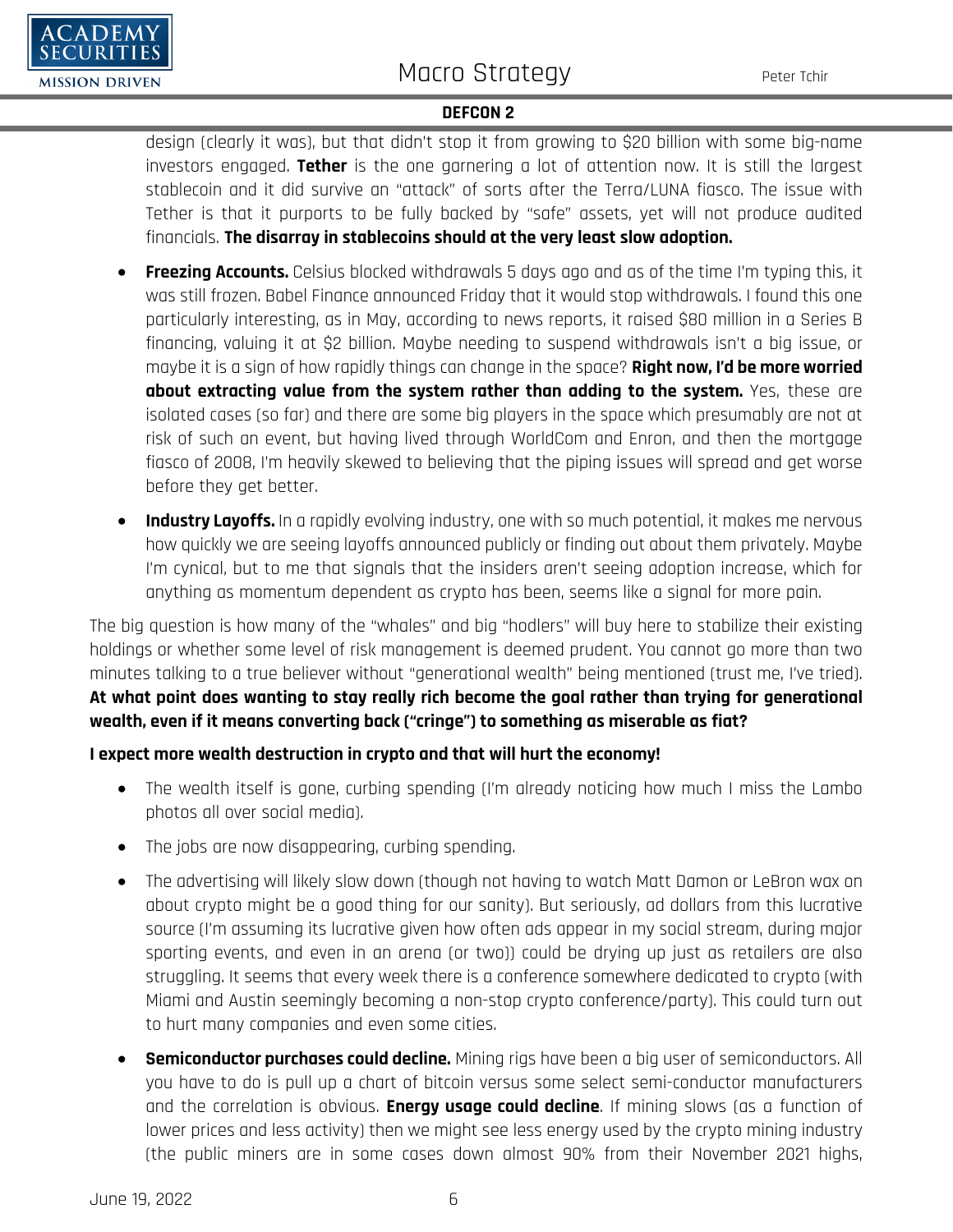presumably because the industry is less profitable). Ultimately this could reduce energy prices and semiconductor prices/backlogs, which would generally be good for the broader economy and would help the Fed on their inflation fight, but could hurt some individual firms that rely on this industry.

My outlook for crypto is that we have more downside in sight and that will hurt broader markets and might do far more damage to the economy than many of the crypto haters realize. It is fine to dislike crypto, but it is naïve not to realize how much wealth was there helping spending and how impactful a slowdown on this industry could be!

Which brings me briefly to "disruptive" stocks. The wealth created by these companies was simply astounding. Whether remaining in the hands of private equity or coming public through IPOs or via a SPAC, there was incredible wealth generated. Investors were rewarded, but so were the founders, sponsors, and employees! There was great wealth created as these innovators and disruptors (along with a mix of more traditional companies) were rewarded.

**I am extremely concerned about the employee wealth lost.** I cannot imagine the personal wealth destruction that has occurred for many, especially mid-level to mildly senior employees. Just enough of a taste of the equity exposure to do well. Many have restrictions so have not exited and many had options, not all of which were struck at zero, so they may be back to zero. That wealth lost has to translate into lower economic activity, especially as the losses seem more persistent than they might have been a few months ago!

But investors have also been hit hard, and possibly harder than most people factor in.



I will use ARKK here to illustrate an important point and why a subset of investors is in far more financial difficulty than might be apparent (assuming "traditional" portfolio construction).

ARKK, not accounting for dividends, is back to where it traded in the aftermath of the COVID shutdowns in March 2020. The number of shares outstanding have almost tripled since then. Yes, the number of shares traded daily is large and they frequently change hands, but on average, this shows that some large number of shares were issued as the fund price rallied. Many of those investors (on average) were originally rewarded, but now, on average, those shares are somewhere between small losses and

 $A$  DEMY

**MISSION DRIVEN**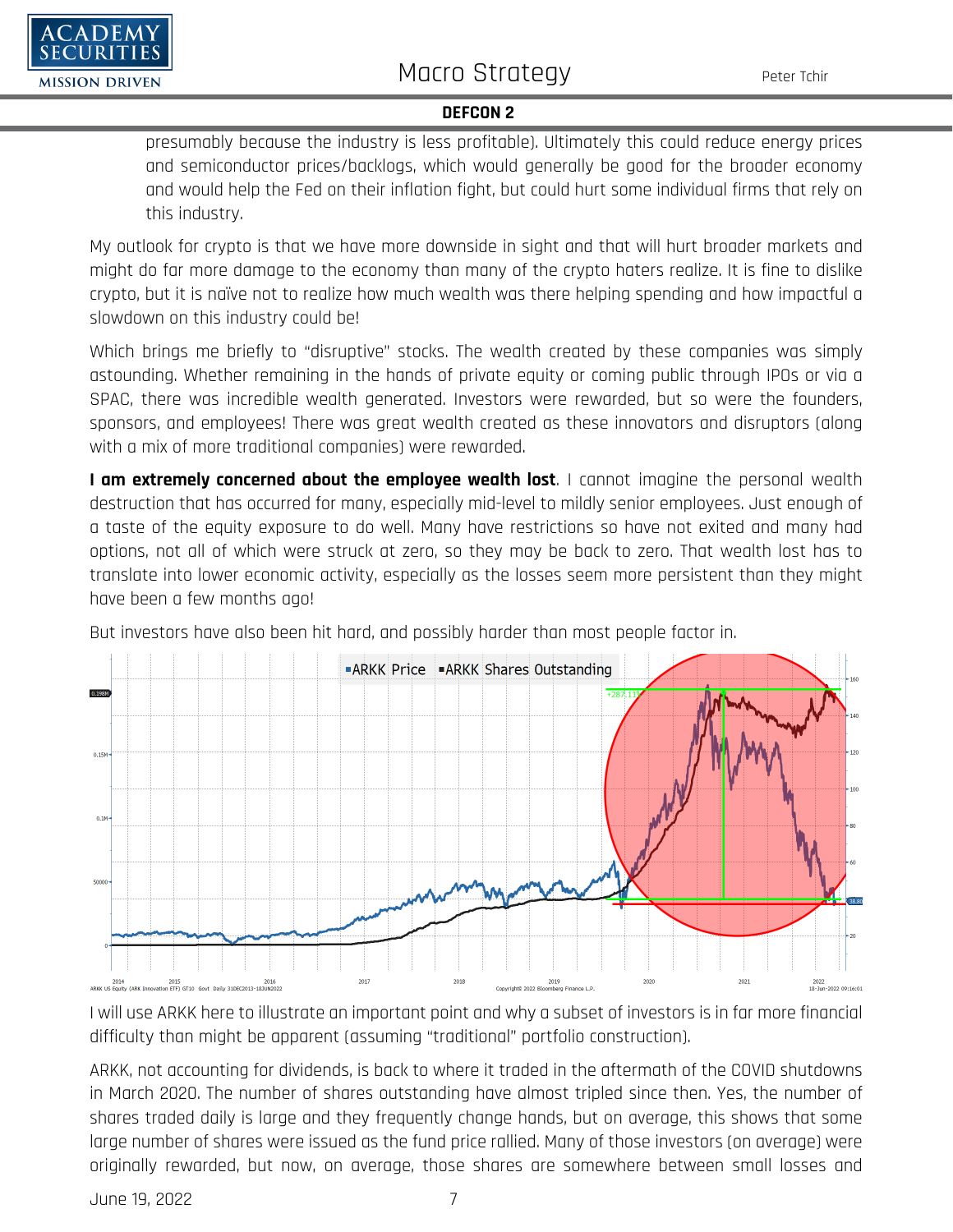

serious carnage. ARKK is down to \$7.7 billion in AUM as of Friday from a peak of \$28 billion in March 2021. The bulk of that change in market cap can be attributed to performance as shares outstanding are still near their peak!

I highlight ARKK because I don't feel like talking about individual companies, the portfolio has changed so much, the performance is more generic than company specific, and ETFs are often just the observable "tip of the iceberg" of major trends that are more difficult to observe, but are still happening.

TQQQ, the triple leveraged QQQ, exhibits a similar pattern and all the gambling stocks are doing poorly, which I attribute to incredible wealth destruction for a subset of investors.

The three groups that I believe were most hurt are:

- **Relatively young people**, who took a very aggressive approach to trading/gambling (with relatively small amounts of money) that they can make back via their job earnings over time (or they might now need a job if they were living off of the trading/gambling money). I don't see a material economic impact from this group. It may even encourage workforce participation.
- **Aggressive disruptive investors**. Many people went all-in on some version of a disruptive portfolio (I didn't even bring up those who treated mega-tech stocks as a bank account with dividends and upside). There could be some serious wealth lost here that will affect the economy (and is likely already affecting the economy).
- **Employees**, some of whom also adopted disruptive portfolios. As the likelihood of a near-term rebound recedes, there will be wealth preservation as a focus. The number of IPOs and SPACs that are not just below their all-time highs, but below their launch prices, is scary, and that really hurts the employees, or at least those who couldn't sell, didn't sell, or sold, but diversified into a disruptive portfolio.

## **This is all deflationary (which I'm told is a good thing) but I cannot see how this is a good thing for the economy or broader markets!**

## **But the Economy is So Resilient?**

I challenge this.

CADEMY **URITIES** 

**MISSION DRIVEN** 

- If we have an **inventory overhang**, the economy may grind to a halt far quicker than many are expecting.
- **If banks start tightening lending practices** (clear evidence this is occurring and will likely get worse than better) we will see credit contraction and that will feed into the economy, rapidly.
- **We have NEVER gone from low rates and QE to higher rates and QT successfully** (we haven't had many attempts, but I remain convinced that QE is very different than rate cuts and that it affects asset prices quite directly – see [Stop Trying to Translate Balance Sheet to BPS.](https://www.academysecurities.com/wordpress/wp-content/uploads/2022/04/Horsepower-Rube-Goldberg-Translating-QT-to-BPS.pdf)

• **The wealth effect must be bad overall and devastating to some segments.** 

My view is that:

• Things definitely hit faster than people realized. Often the inflection point has already occurred

June 19, 2022 8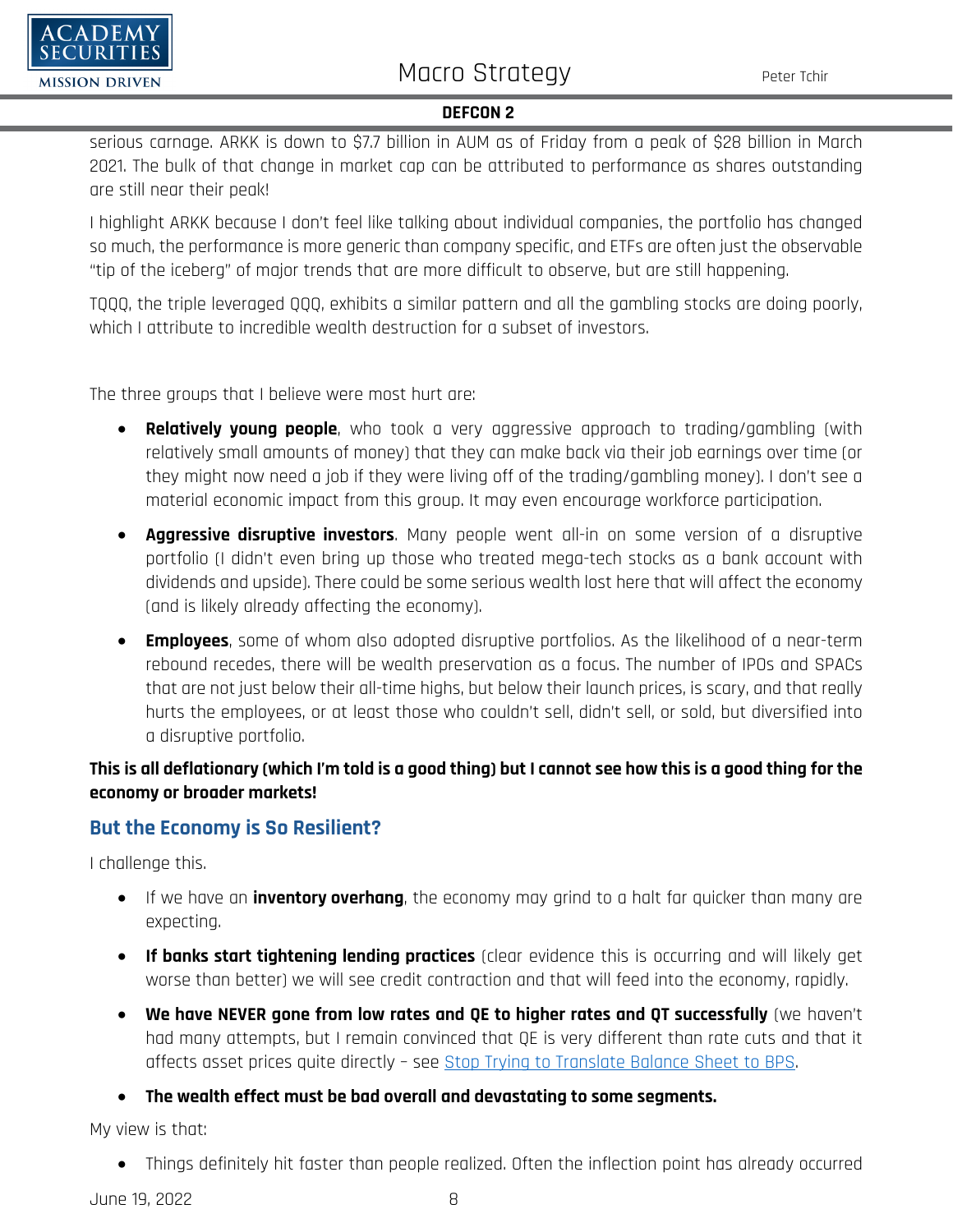

while many are still applying straight line extrapolation to what they perceive to be the still "existing" trend.

- **"Gumming" up the piping** often leads to more problems, rather than a quick solution (and I completely believe the current **high levels of volatility in markets and lack of depth in liquidity is a form of gumming up the pipes**).
- **If the problem hits the financial sector it is too late (unless immediate/strong support from central banks is provided).** So far, the banking sector is looking good, though Europe is lagging the U.S. in that respect. The ECB came up with half-hearted efforts to reduce Italian bond yields relative to others. The JGB stuck to their yield curve targeting, but markets will soon just expect that to get reversed at their next meeting. Finally, the Fed, unlike in March 2020, will have difficulty reversing course and helping. **The good news is so far this isn't hitting the banking system, but I am watching this sector closely, especially in Europe.**

**Risk happens fast!** It's a phrase often said, but often ignored. I'm not ignoring it right now.

## **Commodity Wars?**

This is a bigger question, and one that is coming up more frequently, but have we entered into a global "war" to secure natural resources? I think that, increasingly, this is the reality we live in and that will be inflationary, just like reshoring, onshoring, securing supply chains, and "transforming" energy production/distribution, etc., will all be inflationary longer-term as well.

But I've taken up too much space already today and that isn't a question that needs to be answered to drive my current thinking.

## **Bottom Line**

I am including what I wrote last week because it largely worked and my views haven't materially changed. I added some color and exactness on the views **while definitely shifting from DEFCON 3 to DEFCON 2.**

I want to own **Treasuries** here at the wide end of the range, but for the first time, I'm scared that we could break out of this range (big problem). The 10-year finished almost unchanged on the week, going from 3.16% last Friday to close at 3.23% (it did gap to 3.48% on Tuesday). The swings in the 2-year were even more "insane" given the level and maturity. **So, as recession talk heats up, yields should go down, but I'd spend a bit of option premium protecting against a rapid gap to higher yields.**

**Credit spreads** should outperform equities here, though both may be weak. (Verbatim from last week).

**Equities** could be hit by the double whammy of earnings concerns and multiple reduction. **I am told there is a lot of support, but I think that we see new lows this week unless central banks change their tune, which seems incredibly unlikely).** I still find it mind boggling that we prefer recession to inflation.

**Crypto** should remain under pressure. I think bitcoin will be sub \$20k before it reaches \$35k. **Now I think it will be \$12,000 before \$24,000.**

Have a great Father's Day and enjoy the Juneteenth long weekend! (Though, I have to admit, I kind of wish markets were open on Monday because this is the trading environment that deep down, I have to admit, I enjoy!)